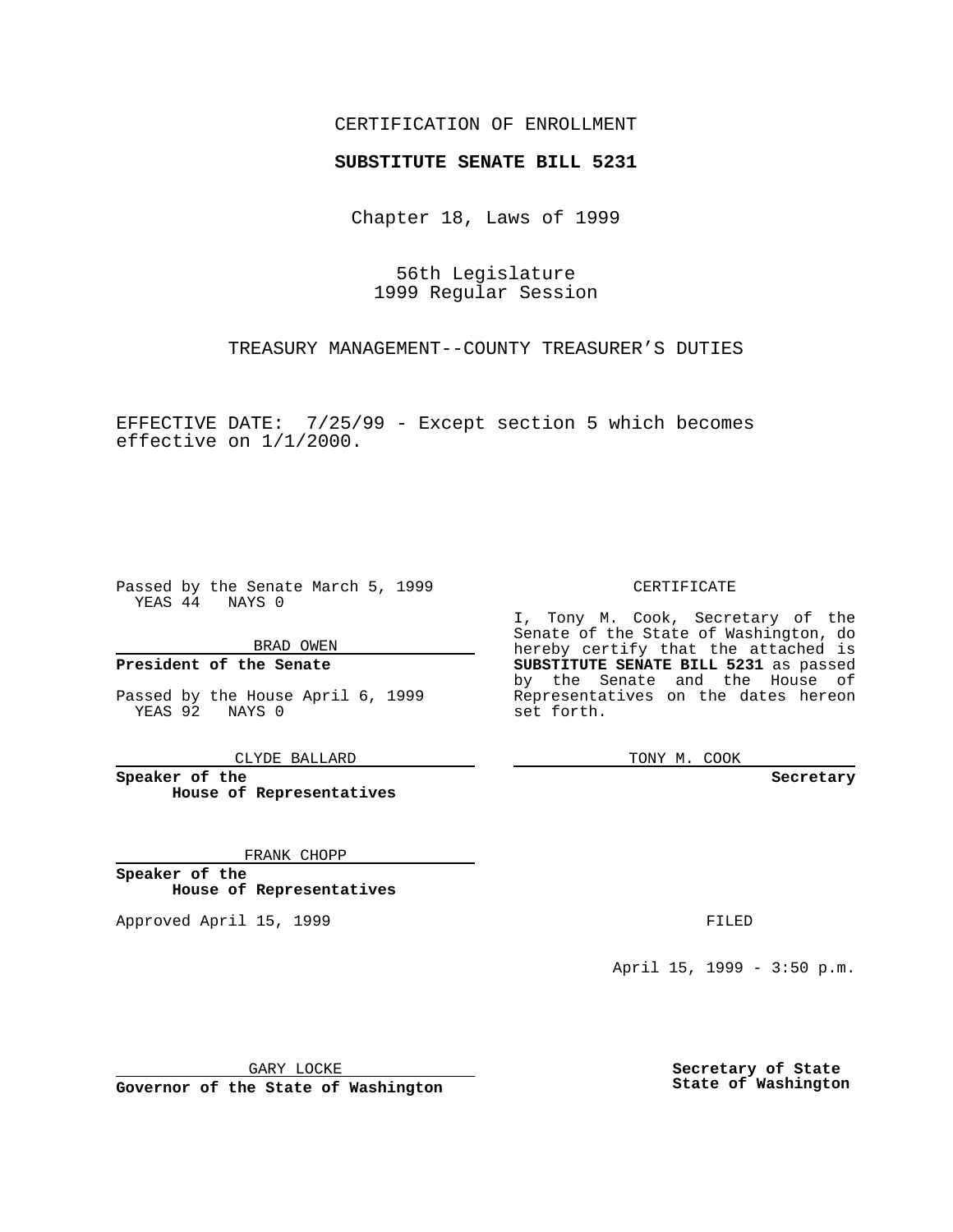## **SUBSTITUTE SENATE BILL 5231** \_\_\_\_\_\_\_\_\_\_\_\_\_\_\_\_\_\_\_\_\_\_\_\_\_\_\_\_\_\_\_\_\_\_\_\_\_\_\_\_\_\_\_\_\_\_\_

\_\_\_\_\_\_\_\_\_\_\_\_\_\_\_\_\_\_\_\_\_\_\_\_\_\_\_\_\_\_\_\_\_\_\_\_\_\_\_\_\_\_\_\_\_\_\_

Passed Legislature - 1999 Regular Session

#### **State of Washington 56th Legislature 1999 Regular Session**

**By** Senate Committee on State & Local Government (originally sponsored by Senators Hale, Winsley and Snyder)

Read first time 02/09/99.

 AN ACT Relating to duties of the county treasurer pertaining to treasury management; amending RCW 28A.320.300, 28A.320.310, 28A.320.320, 36.29.020, 36.48.070, 54.24.010, 84.64.050, 84.64.080, and 84.64.120; and providing an effective date.

BE IT ENACTED BY THE LEGISLATURE OF THE STATE OF WASHINGTON:

 **Sec. 1.** RCW 28A.320.300 and 1990 c 33 s 335 are each amended to read as follows:

 Any common school district board of directors is empowered to direct and authorize, and to delegate authority to an employee, officer, or agent of the common school district or the educational service district to direct and authorize, the county treasurer to invest funds described in RCW 28A.320.310 and 28A.320.320 and funds from state and federal sources as are then or thereafter received by the educational service district, and such funds from county sources as are then or thereafter received by the county treasurer, for distribution to the common school districts. Funds from state, county and federal sources which are so invested may be invested only for the period the funds are not required for the immediate necessities of the common school district as determined by the school district board of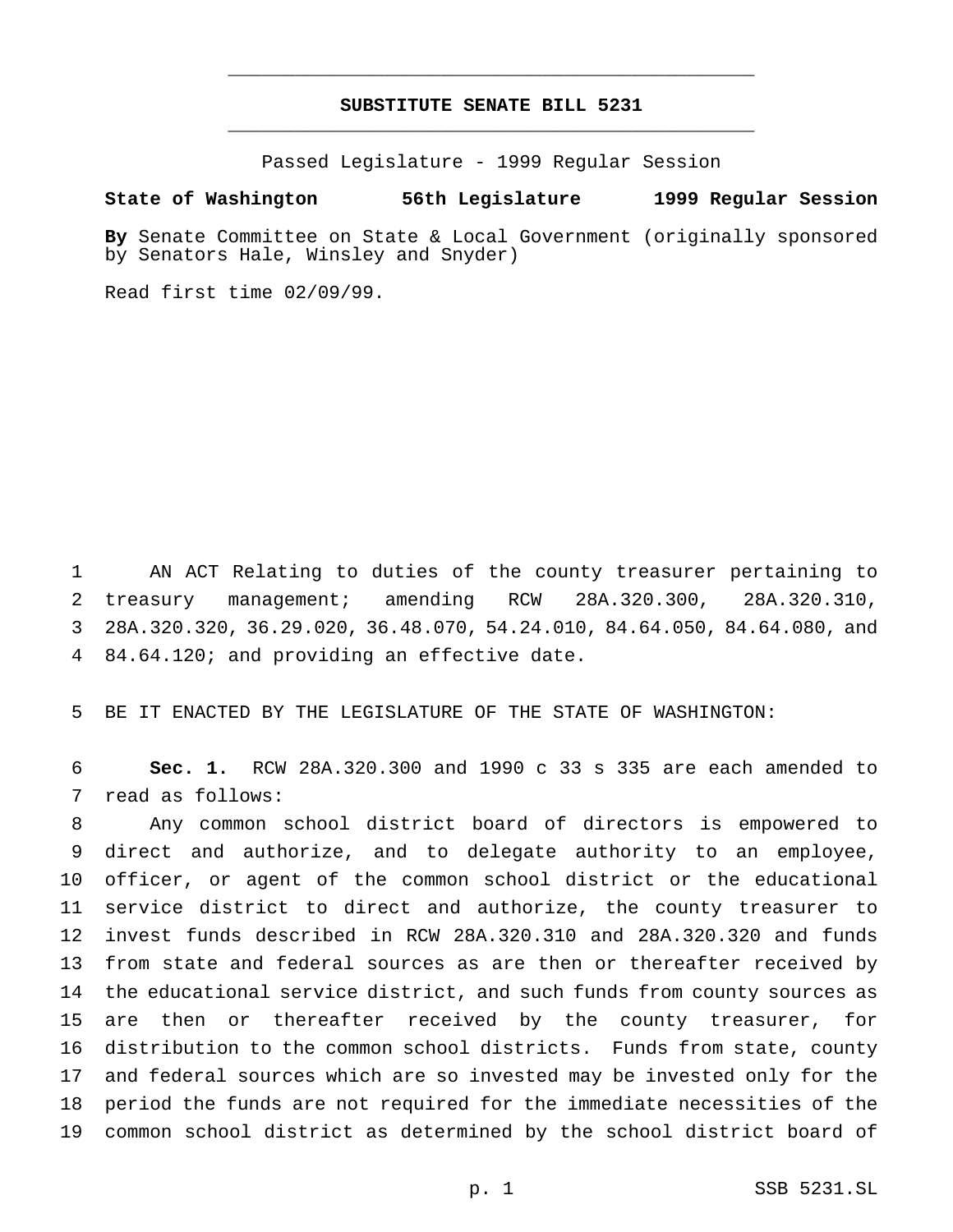directors or its delegatee, and shall be invested in behalf of the common school district pursuant to the terms of RCW 28A.320.310, 3 28A.320.320, ((or)) 36.29.020, 36.29.022, or 36.29.024 as the nature of the funds shall dictate. A grant of authority by a common school district pursuant to this section shall be by resolution of the board of directors and shall specify the duration and extent of the authority so granted. Any authority delegated to an educational service district pursuant to this section may be redelegated pursuant to RCW 28A.310.220.

 **Sec. 2.** RCW 28A.320.310 and 1990 c 33 s 336 are each amended to read as follows:

 The board of directors of any school district of the state of Washington which now has, or hereafter shall have, funds in the capital projects fund of the district in the office of the county treasurer which in the judgment of said board are not required for the immediate necessities of the district, may invest and reinvest all, or any part, 17 of such funds ((in United States securities, as hereinafter specified 18 after and pursuant to a resolution adopted by the board, authorizing 19 and directing the county treasurer, as ex officio the treasurer of said 20 district, to invest or reinvest, said moneys or any designated amount thereof in United States securities and specifying the type or character of the United States securities in which said moneys shall be invested)) pursuant to RCW 35.39.030, 36.29.020, 36.29.022, 36.29.024, 24 39.59.020, 39.59.030, and 43.84.080: PROVIDED, That nothing herein authorized, or the type and character of the securities thus specified, shall have in itself the effect of delaying any program of building for which said funds shall have been authorized. Said funds and said securities and the profit and interest thereon, and the proceeds thereof, shall be held by the county treasurer to the credit and benefit of the capital projects fund of the district in the county 31 treasurer's office. ((<del>If in the judgment of the board it shall be</del> 32 necessary to redeem or to sell any of the purchased securities before 33 their ultimate maturity date, the board may, by resolution, direct the county treasurer to cause such redemption to be had at the "Redemption Value" of said securities or to sell said bonds and securities at not less than market value and accrued interest. The foregoing "securities" shall include United States bonds, federal treasury notes and treasury bonds and United States certificates of indebtedness and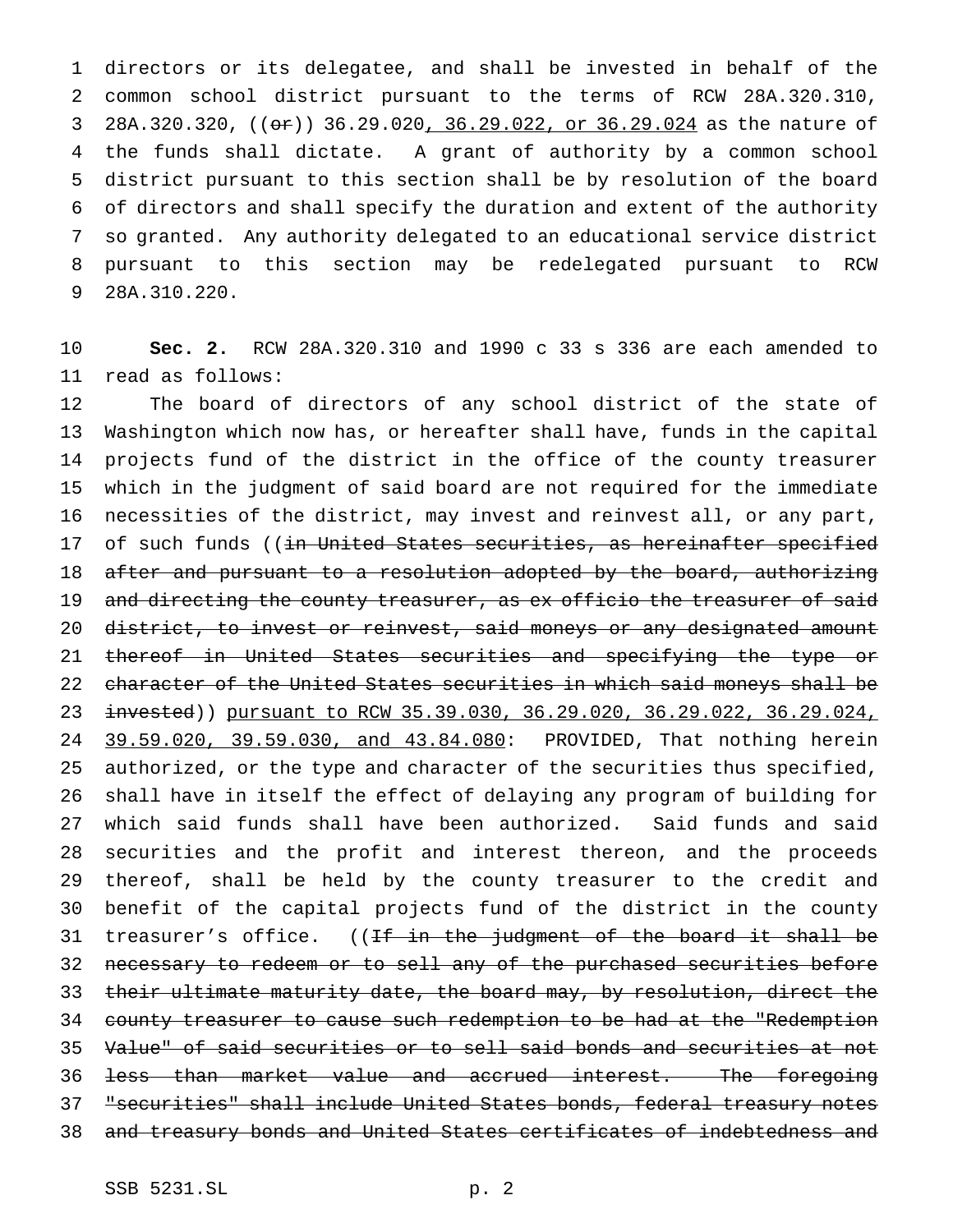other federal securities which may, during the life of this statute,

2 come within the terms of this section.))

 **Sec. 3.** RCW 28A.320.320 and 1983 c 66 s 1 are each amended to read as follows:

 The county treasurer, or the trustee, guardian, or any other custodian of any school fund, when authorized to do so by the board of directors of any school district, shall invest or reinvest any school 8 funds of such district in investment ((deposits in any qualified public 9 depositary, or any obligations, securities, certificates, notes, bonds, or short term securities or obligations, of the United States)) 11 securities pursuant to RCW 36.29.020 and 36.29.022. The county treasurer shall have the power to select the particular investment in which said funds may be invested. All earnings and income from such investments shall inure to the benefit of any school fund designated by the board of directors of the school district which such board may lawfully designate: PROVIDED, That any interest or earnings being credited to a fund different from that which earned the interest or earnings shall only be expended for instructional supplies, equipment or capital outlay purposes. This section shall apply to all funds which may be lawfully so invested or reinvested which in the judgment of the school board are not required for the immediate necessities of the district.

 Five percent of the interest or earnings, with an annual minimum of ten dollars or annual maximum of fifty dollars, on any transactions authorized by each resolution of the board of school directors shall be paid as an investment service fee to the office of county treasurer when the interest or earnings becomes available to the school district or an amount as determined pursuant to RCW 36.29.022 and 36.29.024.

 **Sec. 4.** RCW 36.29.020 and 1997 c 393 s 4 are each amended to read as follows:

 The county treasurer shall keep all moneys belonging to the state, or to any county, in his or her own possession until disbursed according to law. The county treasurer shall not place the same in the possession of any person to be used for any purpose; nor shall he or she loan or in any manner use or permit any person to use the same; but it shall be lawful for a county treasurer to deposit any such moneys in any regularly designated qualified public depositary. Any municipal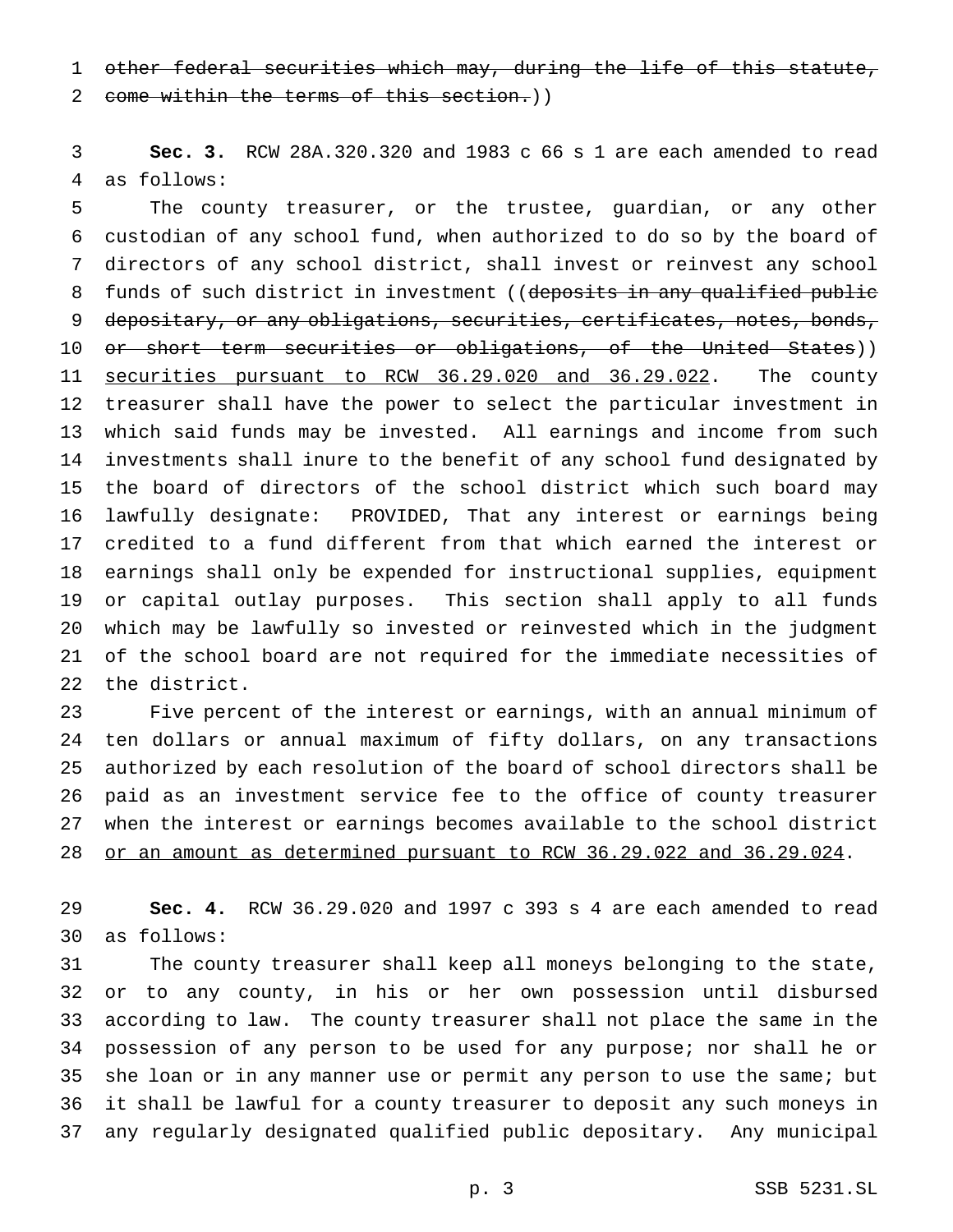corporation may by action of its governing body authorize any of its funds which are not required for immediate expenditure, and which are in the custody of the county treasurer or other municipal corporation treasurer, to be invested by such treasurer. The county treasurer may invest in savings or time accounts in designated qualified public depositaries or in certificates, notes, or bonds of the United States, or other obligations of the United States or its agencies, or of any 8 corporation wholly owned by the government of the United States; in bankers' acceptances purchased on the secondary market, in federal home loan bank notes and bonds, federal land bank bonds and federal national mortgage association notes, debentures and guaranteed certificates of participation, or the obligations of any other government sponsored corporation whose obligations are or may become eligible as collateral for advances to member banks as determined by the board of governors of the federal reserve system or deposit such funds or any portion thereof in investment deposits as defined in RCW 39.58.010 secured by collateral in accordance with the provisions of chapters 39.58 and 39.59 RCW: PROVIDED, Five percent of the earnings, with an annual maximum of fifty dollars, on each transaction authorized by the governing body shall be paid as an investment service fee to the office of the county treasurer or other municipal corporation treasurer when the earnings become available to the governing body: PROVIDED FURTHER, That if such investment service fee amounts to five dollars or less the county treasurer or other municipal corporation treasurer may waive such fee.

26 If in the judgment of the governing body of the municipal corporation or the county treasurer it is necessary to redeem or to 28 sell any of the purchased securities before their ultimate maturity 29 date, the governing body may, by resolution, direct the county treasurer pursuant to RCW 36.29.010(8) to cause such redemption to be had at the redemption value of the securities or to sell the securities at not less than market value and accrued interest.

 Whenever the funds of any municipal corporation which are not required for immediate expenditure are in the custody or control of the county treasurer, and the governing body of such municipal corporation has not taken any action pertaining to the investment of any such funds, the county finance committee shall direct the county treasurer, under the investment policy of the county finance committee, to invest, to the maximum prudent extent, such funds or any portion thereof in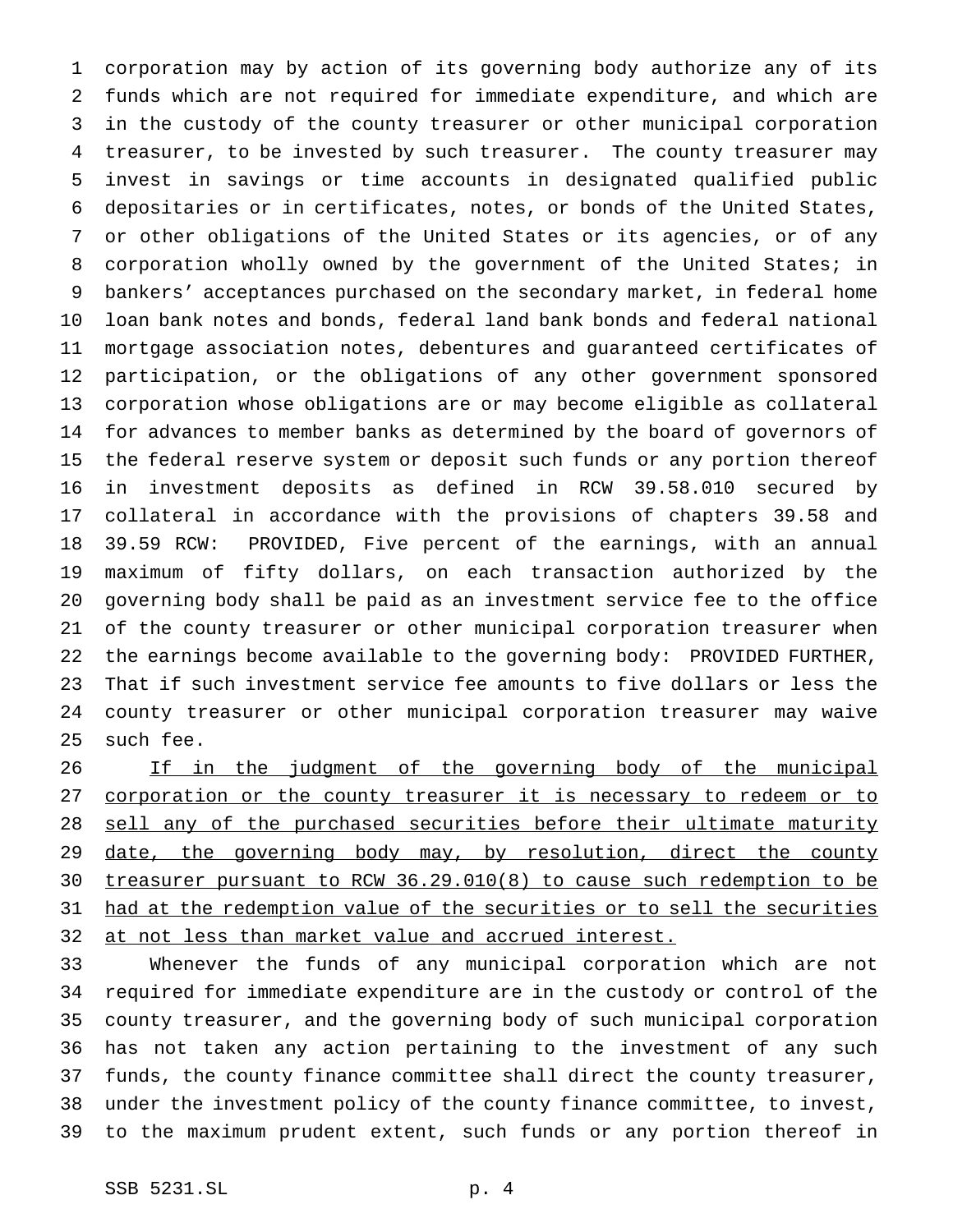savings or time accounts in designated qualified public depositaries or in certificates, notes, or bonds of the United States, or other obligations of the United States or its agencies, or of any corporation wholly owned by the government of the United States, in bankers' acceptances purchased on the secondary market, in federal home loan bank notes and bonds, federal land bank bonds and federal national mortgage association notes, debentures and guaranteed certificates of participation, or the obligations of any other government sponsored corporation whose obligations are or may become eligible as collateral for advances to member banks as determined by the board of governors of the federal reserve system or deposit such funds or any portion thereof in investment deposits as defined in RCW 39.58.010 secured by collateral in accordance with the provisions of chapters 39.58 and 39.59 RCW: PROVIDED, That the county treasurer shall have the power to select the specific qualified financial institution in which the funds may be invested. The interest or other earnings from such investments or deposits shall be deposited in the current expense fund of the county and may be used for general county purposes. The investment or deposit and disposition of the interest or other earnings therefrom authorized by this paragraph shall not apply to such funds as may be prohibited by the state Constitution from being so invested or deposited.

 **Sec. 5.** RCW 36.48.070 and 1991 c 245 s 11 are each amended to read as follows:

 The county treasurer, the county auditor, and the chair of the county legislative authority, ex officio, shall constitute the county finance committee. The county treasurer shall act as chair of the committee and the county auditor as secretary thereof. The committee shall keep a full and complete record of all its proceedings in appropriate books of record and all such records and all correspondence relating to the committee shall be kept in the office of the county auditor and shall be open to public inspection. The committee shall 33 approve county investment policy and a debt policy and shall make appropriate rules and regulations for the carrying out of the provisions of RCW 36.48.010 through 36.48.060, not inconsistent with law.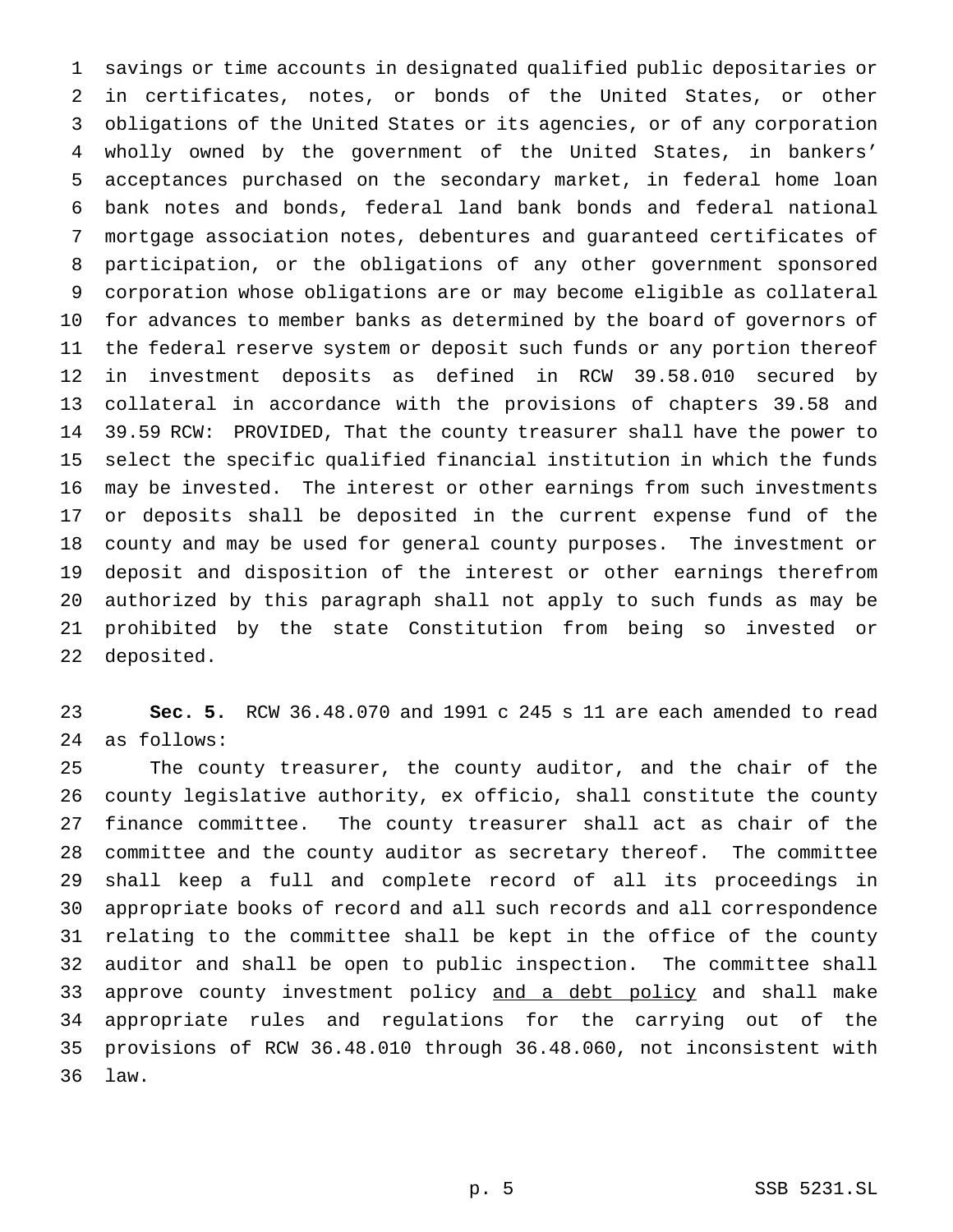**Sec. 6.** RCW 54.24.010 and 1959 c 218 s 2 are each amended to read as follows:

 The treasurer of the county in which a utility district is located shall be ex officio treasurer of the district: PROVIDED, That the commission by resolution may designate some other person having experience in financial or fiscal matters as treasurer of the utility 7 district. The commission may( $(\tau$  and if the treasurer is not the county 8 treasurer it shall, ) require a bond, with a surety company authorized to do business in the state of Washington, in an amount and under the terms and conditions which the commission by resolution from time to time finds will protect the district against loss. The premium on any such bond shall be paid by the district.

 All district funds shall be paid to the treasurer and shall be disbursed by him only on warrants issued by an auditor appointed by the commission, upon orders or vouchers approved by it. The treasurer shall establish a public utility district fund, into which shall be paid all district funds, and he shall maintain such special funds as may be created by the commission, into which he shall place all money as the commission may, by resolution, direct.

 If the treasurer of the district is the treasurer of the county all district funds shall be deposited with the county depositaries under the same restrictions, contracts, and security as provided for county depositaries; if the treasurer of the district is some other person, all funds shall be deposited in such bank or banks authorized to do business in this state as the commission by resolution shall designate, and with surety bond to the district or securities in lieu thereof of the kind, no less in amount, as provided in RCW 36.48.020 for deposit of county funds.

 Such surety bond or securities in lieu thereof shall be filed or deposited with the treasurer of the district, and approved by resolution of the commission.

 All interest collected on district funds shall belong to the district and be deposited to its credit in the proper district funds. A district may provide and require a reasonable bond of any other person handling moneys or securities of the district: PROVIDED, That the district pays the premium thereon.

 **Sec. 7.** RCW 84.64.050 and 1991 c 245 s 25 are each amended to read as follows: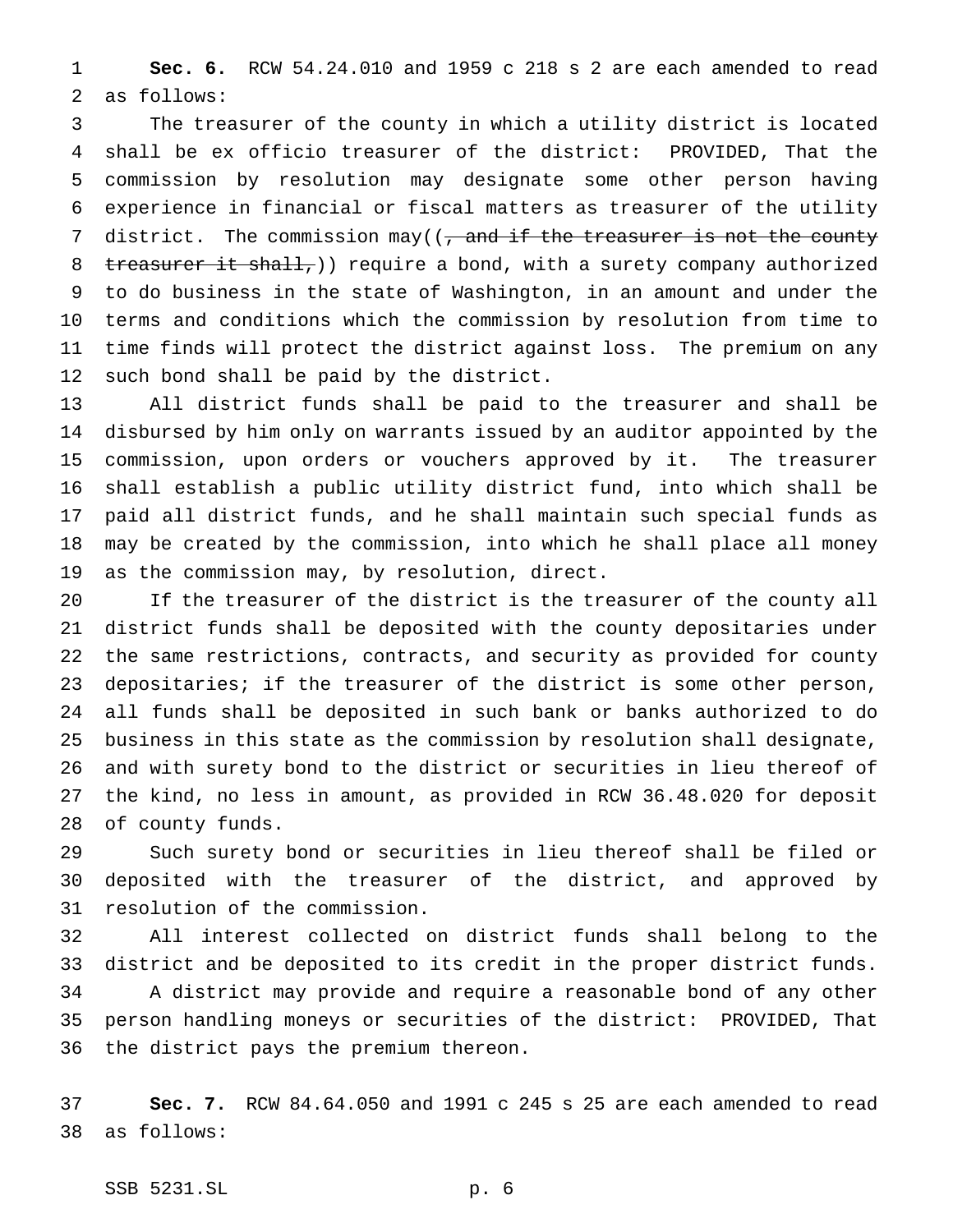After the expiration of three years from the date of delinquency, when any property remains on the tax rolls for which no certificate of delinquency has been issued, the county treasurer shall proceed to issue certificates of delinquency on the property to the county for all years' taxes, interest, and costs: PROVIDED, That the county treasurer, with the consent of the county legislative authority, may elect to issue a certificate for fewer than all years' taxes, interest, and costs to a minimum of the taxes, interest, and costs for the earliest year.

Certificates of delinquency shall be prima facie evidence that:

 (1) The property described was subject to taxation at the time the same was assessed;

(2) The property was assessed as required by law;

 (3) The taxes or assessments were not paid at any time before the issuance of the certificate;

 (4) Such certificate shall have the same force and effect as a lis pendens required under chapter 4.28 RCW.

 The county treasurer may include in the certificate of delinquency any assessments which are due on the property and are the responsibility of the county treasurer to collect. For purposes of this chapter, "taxes, interest, and costs" include any assessments 22 which are so included by the county treasurer, and "interest" means interest and penalties unless the context requires otherwise.

 The treasurer shall file the certificates when completed with the clerk of the court at no cost to the treasurer, and the treasurer shall thereupon, with legal assistance from the county prosecuting attorney, proceed to foreclose in the name of the county, the tax liens embraced in such certificates. Notice and summons must be served or notice given in a manner reasonably calculated to inform the owner or owners, and any person having a recorded interest in or lien of record upon the property, of the foreclosure action to appear within thirty days after service of such notice and defend such action or pay the amount due. Either (a) personal service upon the owner or owners and any person having a recorded interest in or lien of record upon the property, or (b) publication once in a newspaper of general circulation, which is circulated in the area of the property and mailing of notice by certified mail to the owner or owners and any person having a recorded interest in or lien of record upon the property, or, if a mailing address is unavailable, personal service upon the occupant of the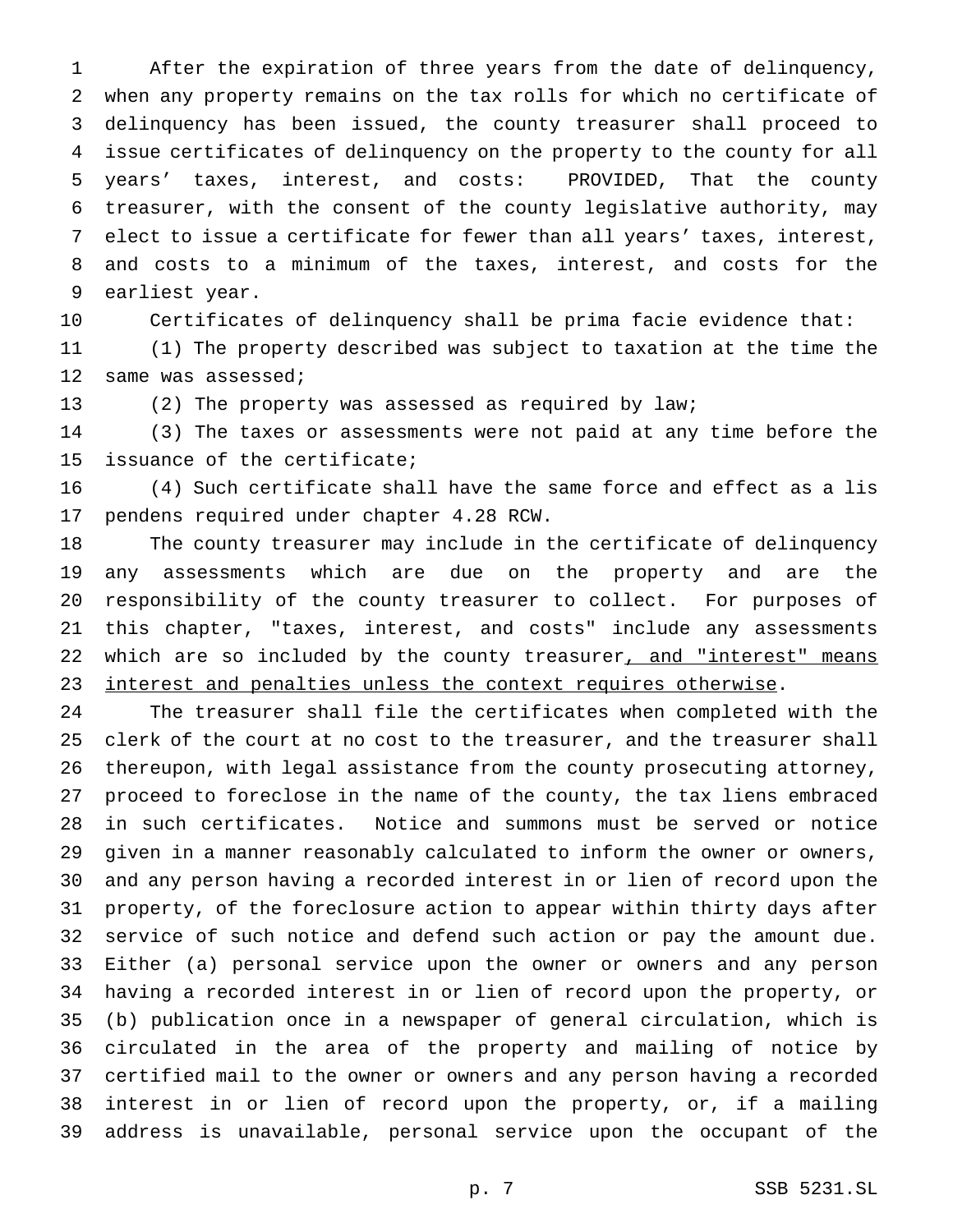property, if any, is sufficient. If such notice is returned as unclaimed, the treasurer shall send notice by regular first class mail. The notice shall include the legal description on the tax rolls, the year or years for which assessed, the amount of tax and interest due, and the name of owner, or reputed owner, if known, and the notice must include the local street address, if any, for informational purposes only. The certificates of delinquency issued to the county may be issued in one general certificate in book form including all property, and the proceedings to foreclose the liens against the property may be brought in one action and all persons interested in any of the property involved in the proceedings may be made codefendants in the action, and if unknown may be therein named as unknown owners, and the publication of such notice shall be sufficient service thereof on all persons interested in the property described therein, except as provided above. The person or persons whose name or names appear on the treasurer's rolls as the owner or owners of the property shall be considered and treated as the owner or owners of the property for the purpose of this section, and if upon the treasurer's rolls it appears that the owner or owners of the property are unknown, then the property shall be proceeded against, as belonging to an unknown owner or owners, as the case may be, and all persons owning or claiming to own, or having or claiming to have an interest therein, are hereby required to take notice of the proceedings and of any and all steps thereunder: PROVIDED, That prior to the sale of the property, the treasurer shall order or conduct a title search of the property to be sold to determine the legal description of the property to be sold and the record title holder, and if the record title holder or holders differ from the person or persons whose name or names appear on the treasurer's rolls as the owner or owners, the record title holder or holders shall be considered and treated as the owner or owners of the property for the purpose of this section, and shall be entitled to the notice provided for in this section. Such title search shall be included in the costs of foreclosure.

 The county treasurer shall not sell property which is eligible for deferral of taxes under chapter 84.38 RCW but shall require the owner of the property to file a declaration to defer taxes under chapter 84.38 RCW.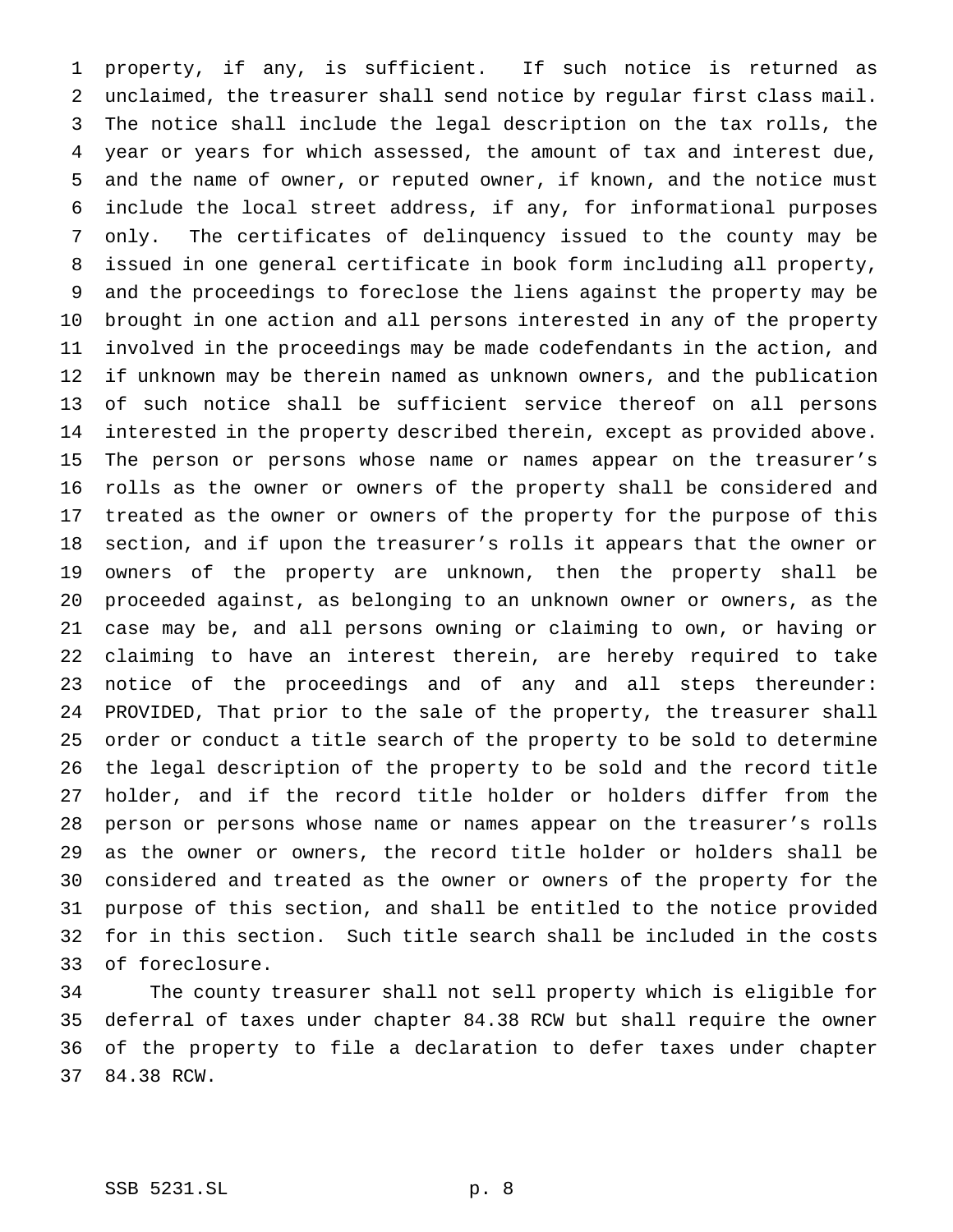**Sec. 8.** RCW 84.64.080 and 1991 c 245 s 27 are each amended to read as follows:

 The court shall examine each application for judgment foreclosing tax lien, and if defense (specifying in writing the particular cause of objection) be offered by any person interested in any of the lands or lots to the entry of judgment against the same, the court shall hear and determine the matter in a summary manner, without other pleadings, and shall pronounce judgment as the right of the case may be; or the court may, in its discretion, continue such individual cases, wherein defense is offered, to such time as may be necessary, in order to secure substantial justice to the contestants therein; but in all other cases the court shall proceed to determine the matter in a summary manner as above specified. In all judicial proceedings of any kind for the collection of taxes, and interest and costs thereon, all amendments which by law can be made in any personal action pending in such court shall be allowed, and no assessments of property or charge for any of the taxes shall be considered illegal on account of any irregularity in the tax list or assessment rolls or on account of the assessment rolls or tax list not having been made, completed or returned within the time required by law, or on account of the property having been charged or listed in the assessment or tax lists without name, or in any other name than that of the owner, and no error or informality in the proceedings of any of the officers connected with the assessment, levying or collection of the taxes, shall vitiate or in any manner affect the tax or the assessment thereof, and any irregularities or informality in the assessment rolls or tax lists or in any of the proceedings connected with the assessment or levy of such taxes or any omission or defective act of any officer or officers connected with the assessment or levying of such taxes, may be, in the discretion of the court, corrected, supplied and made to conform to the law by the court. The court shall give judgment for such taxes, interest and costs as shall appear to be due upon the several lots or tracts described in the notice of application for judgment or complaint, and such judgment shall be a several judgment against each tract or lot or part of a tract or lot for each kind of tax included therein, including all interest and costs, and the court shall order and direct the clerk to make and enter an order for the sale of such real property against which judgment is made, or vacate and set aside the certificate of delinquency or make such other order or judgment as in the law or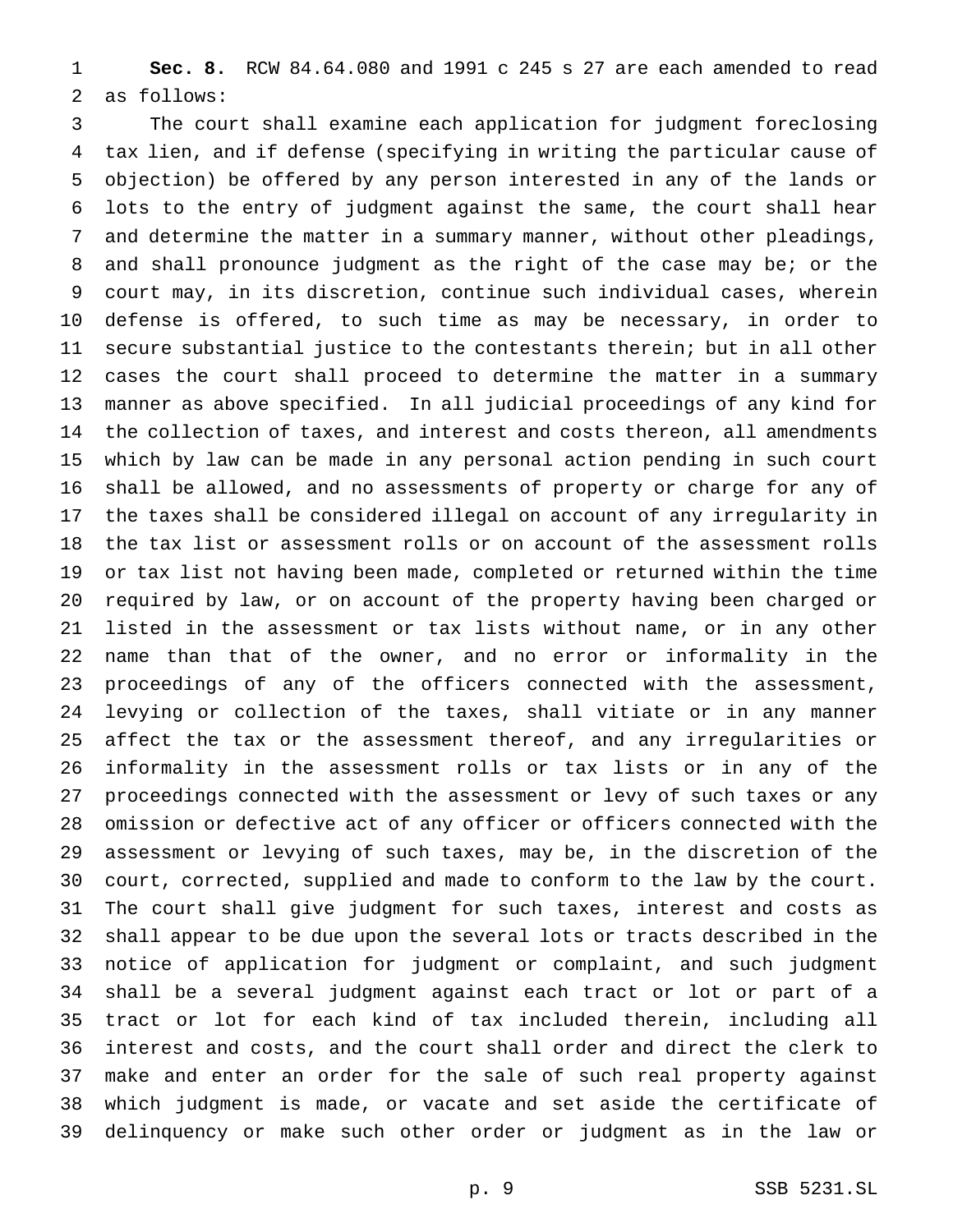equity may be just. The order shall be signed by the judge of the superior court, shall be delivered to the county treasurer, and shall be full and sufficient authority for him or her to proceed to sell the property for the sum as set forth in the order and to take such further steps in the matter as are provided by law. The county treasurer shall immediately after receiving the order and judgment of the court proceed to sell the property as provided in this chapter to the highest and best bidder for cash. The acceptable minimum bid shall be the total 9 amount of taxes, interest, ((penalties,)) and costs. All sales shall be made at a location in the county on a date and time (except Saturdays, Sundays, or legal holidays) as the county treasurer may direct, and shall continue from day to day (Saturdays, Sundays, and legal holidays excepted) during the same hours until all lots or tracts are sold, after first giving notice of the time, and place where such sale is to take place for ten days successively by posting notice thereof in three public places in the county, one of which shall be in the office of the treasurer. The notice shall be substantially in the following form:

# TAX JUDGMENT SALE

 Public notice is hereby given that pursuant to real property tax 21 judgment of the superior court of the county of . . . . . in the state of Washington, and an order of sale duly issued by the court, 23 entered the . . . . day of . . . . . . , . . . ., in proceedings for foreclosure of tax liens upon real property, as per provisions of law, 25 I shall on the  $\ldots$  . day of  $\ldots$  . . ., . . ., at . . . . o'clock a.m., at . . . . . in the city of . . . . . . and county of 27 . . . . . ., state of Washington, sell the real property to the highest and best bidder for cash, to satisfy the full amount of taxes, interest and costs adjudged to be due.

 In witness whereof, I have hereunto affixed my hand and seal this 31 . . . . day of . . . . . . , . . . . .

| 32 | .            |
|----|--------------|
| 33 | Treasurer of |
| 34 | county.      |

 No county officer or employee shall directly or indirectly be a purchaser of such property at such sale.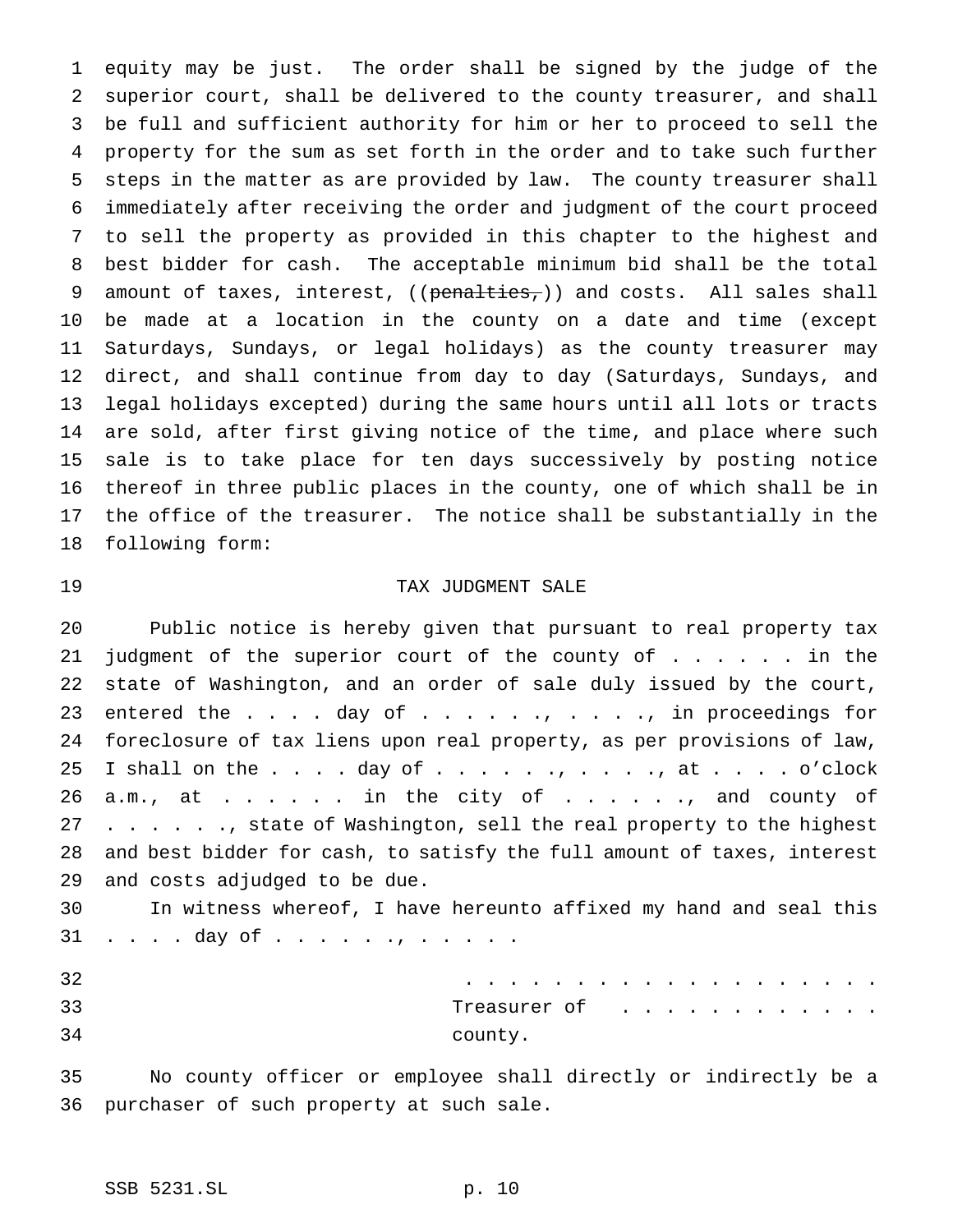If any buildings or improvements are upon an area encompassing more than one tract or lot, the same must be advertised and sold as a single unit.

 If the highest amount bid for any such separate unit tract or lot is in excess of the minimum bid due upon the whole property included in the certificate of delinquency, the excess shall be refunded following payment of all water and sewer district liens, on application therefor, to the record owner of the property. The record owner of the property is the person who held title on the date of issuance of the certificate of delinquency. In the event no claim for the excess is received by the county treasurer within three years after the date of the sale he or she shall at expiration of the three year period deposit such excess in the current expense fund of the county. The county treasurer shall execute to the purchaser of any piece or parcel of land a tax deed. The deed so made by the county treasurer, under the official seal of his or her office, shall be recorded in the same manner as other conveyances of real property, and shall vest in the grantee, his or her heirs and assigns the title to the property therein described, without further acknowledgment or evidence of such conveyance, and shall be substantially in the following form:

 State of Washington  $\left\{\n \begin{array}{c}\n 35 \\
\end{array}\n\right\}$ 23 County of . . . . . . .

 This indenture, made this . . . . day of . . . . . ., . . . . . ., 25 between . . . . . , as treasurer of . . . . . . county, state of 26 Washington, party of the first part, and . . . . . . party of the second part:

 Witnesseth, that, whereas, at a public sale of real property held 29 on the  $\ldots$  . . day of  $\ldots$  . . . . . . . . . . pursuant to a real property 30 tax judgment entered in the superior court in the county of  $\ldots$ ... 31 on the  $\ldots$  . day of  $\ldots$  . . . . . . . . . . in proceedings to foreclose tax liens upon real property and an order of sale duly issued by the 33 court, . . . . . duly purchased in compliance with the laws of the state of Washington, the following described real property, to wit: (Here place description of real property conveyed) and that the . . . . . . has complied with the laws of the state of Washington necessary to entitle (him, or her or them) to a deed for the real property.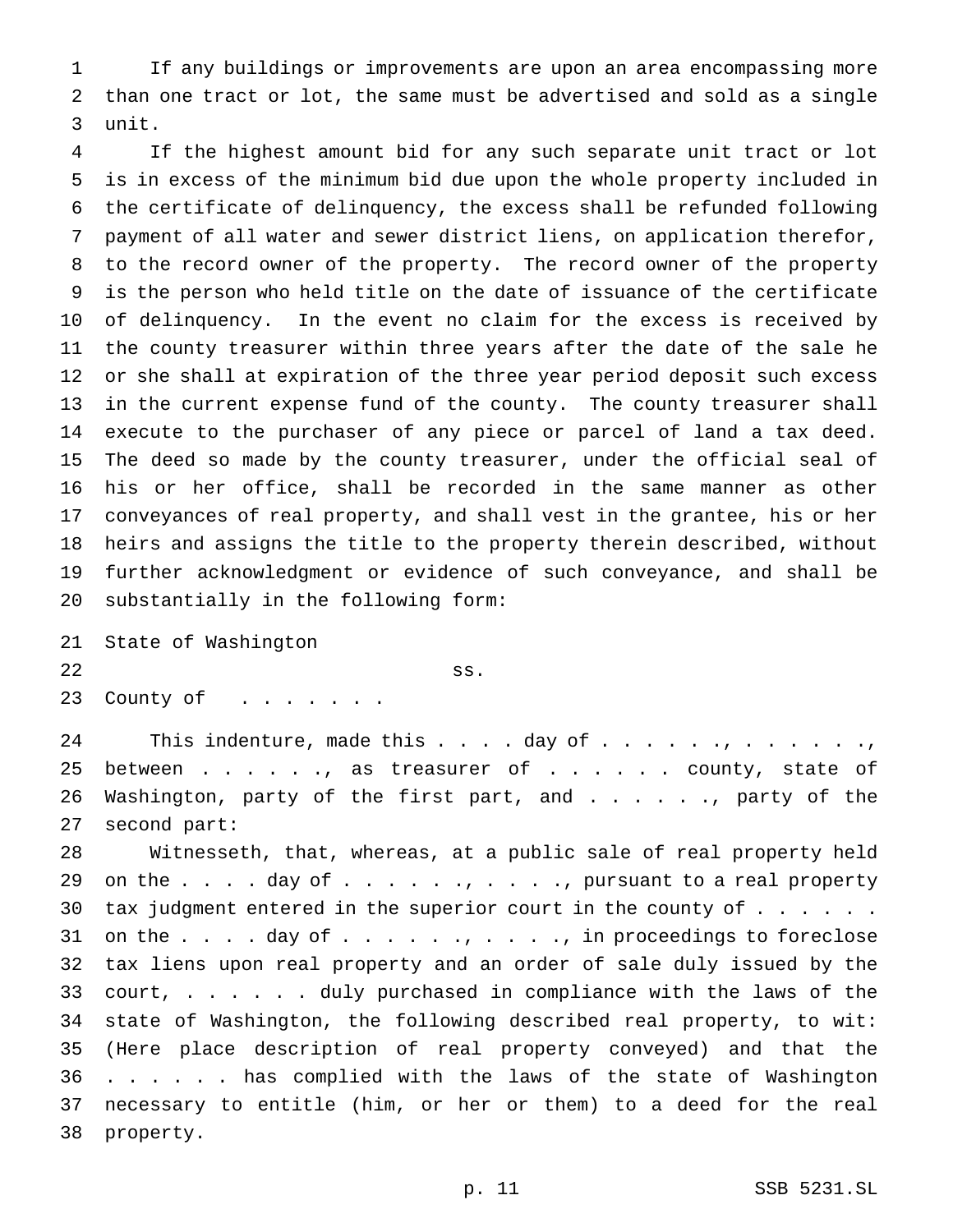1 Now, therefore, know ye, that, I . . . . . . , county treasurer of 2 the county of . . . . . ., state of Washington, in consideration of the premises and by virtue of the statutes of the state of Washington, in such cases provided, do hereby grant and convey unto . . . . . ., his or her heirs and assigns, forever, the real property hereinbefore described.

 Given under my hand and seal of office this . . . . day of 8 . . . . . . , A.D. . . . .

................

10 County Treasurer.

 **Sec. 9.** RCW 84.64.120 and 1991 c 245 s 28 are each amended to read as follows:

 Appellate review of the judgment of the superior court may be sought as in other civil cases. However, review must be sought within thirty days after the entry of the judgment and the party taking such 16 appeal shall deposit a sum equal to all taxes, interest,  $((penalties<sub>r</sub>)))$  and costs with the clerk of the court, conditioned that the appellant shall prosecute the appeal with effect, and will pay the amount of any taxes, interest and costs which may be finally adjudged against the real property involved in the appeal by any court having jurisdiction of the cause. No appeal shall be allowed from any judgment for the sale of land or lot for taxes unless the party taking such appeal shall before the time of giving notice of such appeal, and within thirty days herein allowed within which to appeal, deposit with the clerk of the court of the county in which the land or lots are situated, an amount of money equal to the amount of the judgment and costs rendered in such cause by the trial court. If, in case of an appeal, the judgment of the lower court shall be affirmed, in whole or in part, the supreme court or the court of appeals shall enter judgment for the amount of taxes, interest and costs, with damages not to exceed twenty percent, and shall order that the amount deposited with the clerk of the court, or so much thereof as may be necessary, be credited upon the judgment so rendered, and execution shall issue for the balance of the judgment, damages and costs. The clerk of the supreme court or the clerk of the division of the court of appeals in which the appeal is pending shall transmit to the county treasurer of the county in which the land or lots are situated a certified copy of the order of affirmance, and it shall be the duty of such county treasurer upon receiving the same to